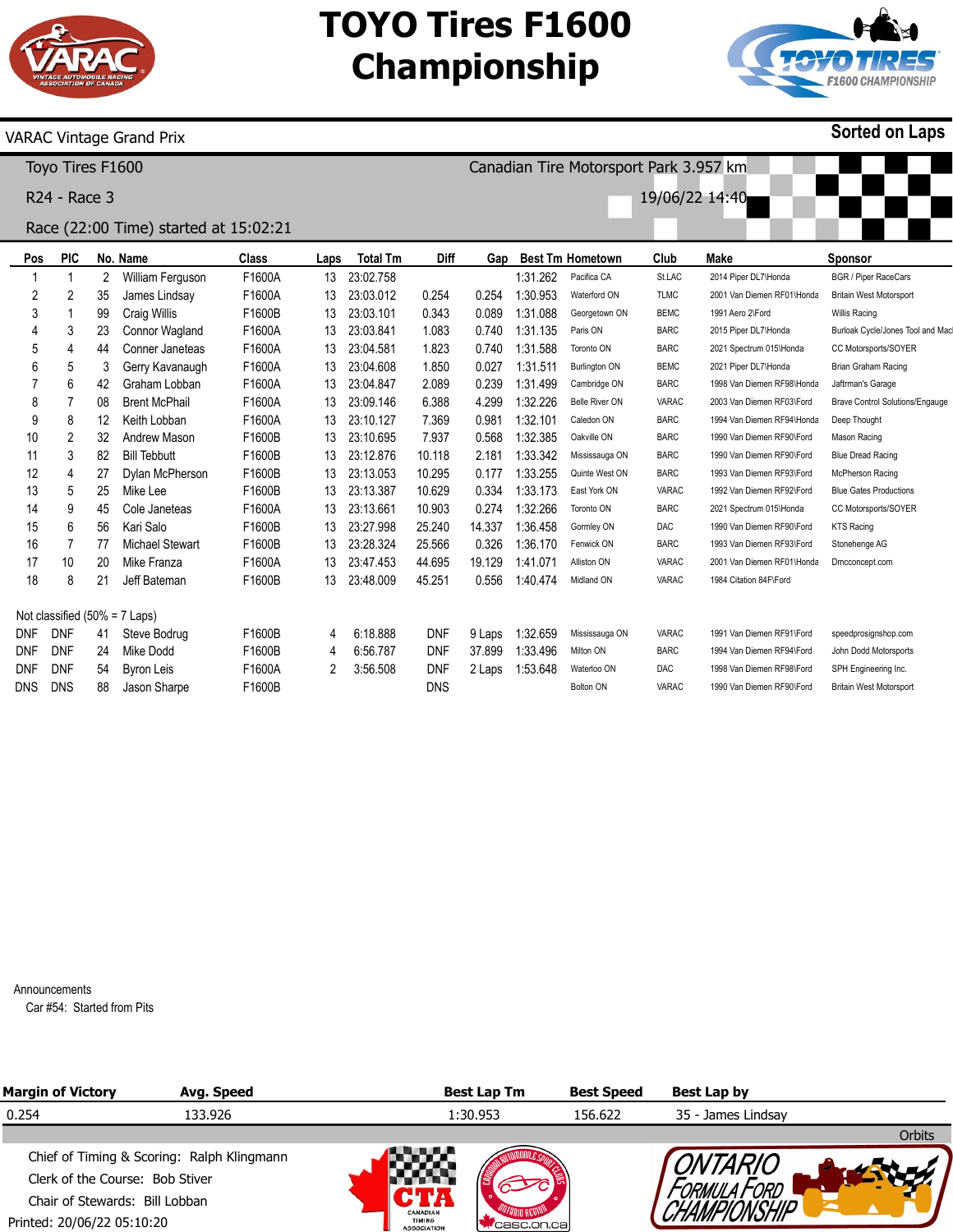# **TOYO Tires F1600 Championship**

Canadian Tire Motorsport Park 3.957 km

19/06/22 14:40



Orbits

Page

### **VARAC Vintage Grand Prix**

Toyo Tires F1600

R24 - Race 3

### Race (22:00 Time) started at 15:02:21

| Lap                  | Lap Tm   | Diff        | <b>Time of Day</b> | Lap                     | Lap Tm   | Diff        | <b>Time of Day</b> | Lap                      | Lap Tm               | Diff        | <b>Time of Day</b> |
|----------------------|----------|-------------|--------------------|-------------------------|----------|-------------|--------------------|--------------------------|----------------------|-------------|--------------------|
|                      |          |             |                    | (44) Conner Janeteas    |          |             |                    | $\mathbf{1}$             | 1:34.484             | $+2.383$    | 15:03:56.802       |
| (2) William Ferguson |          |             |                    | $\mathbf{1}$            | 1:34.437 | $+2.849$    | 15:03:56.532       | $\mathbf 2$              | 1:33.353             | $+1.252$    | 15:05:30.155       |
| $\mathbf{1}$         | 1:33.264 | $+2.002$    | 15:03:54.646       | $\overline{\mathbf{c}}$ | 1:32.047 | $+0.459$    | 15:05:28.579       | 3                        | 1:32.650             | $+0.549$    | 15:07:02.805       |
| $\sqrt{2}$           | 1:31.262 |             | 15:05:25.908       | 3                       | 1:32.682 | $+1.094$    | 15:07:01.261       | 4                        | 1:32.834             | $+0.733$    | 15:08:35.639       |
| 3                    | 1:31.406 | $+0.144$    | 15:06:57.314       | 4                       | 1:32.781 | $+1.193$    | 15:08:34.042       | $\mathbf 5$              | 1:32.101             |             | 15:10:07.740       |
| 4                    | 1:31.337 | $+0.075$    | 15:08:28.651       | 5                       | 1:32.425 | $+0.837$    | 15:10:06.467       | 6                        | 1:38.115             | $+6.014$    | 15:11:45.855       |
| 5                    | 1:31.519 | $+0.257$    | 15:10:00.170       | 6                       | 1:37.597 | $+6.009$    | 15:11:44.064       | $\overline{7}$           | 2:41.754             | $+1:09.653$ | 15:14:27.609       |
| 6                    | 1:42.121 | $+10.859$   | 15:11:42.291       | $\overline{7}$          | 2:41.614 | $+1:10.026$ | 15:14:25.678       | 8                        | 2:21.242             | $+49.141$   | 15:16:48.851       |
| 7                    | 2:42.104 | $+1:10.842$ | 15:14:24.395       | 8                       | 2:21.446 | $+49.858$   | 15:16:47.124       | 9                        | 2:29.378             | $+57.277$   | 15:19:18.229       |
| 8                    | 2:21.218 | $+49.956$   | 15:16:45.613       | 9                       | 2:30.485 | $+58.897$   | 15:19:17.609       | 10                       | 1:32.615             | $+0.514$    | 15:20:50.844       |
| 9                    | 2:31.496 | $+1:00.234$ | 15:19:17.109       | 10                      | 1:32.721 | $+1.133$    | 15:20:50.330       | 11                       | 1:32.660             | $+0.559$    | 15:22:23.504       |
| 10                   | 1:32.704 | $+1.442$    | 15:20:49.813       | 11                      | 1:31.588 |             | 15:22:21.918       | 12                       | 1:33.249             | $+1.148$    | 15:23:56.753       |
| 11                   | 1:31.523 | $+0.261$    | 15:22:21.336       | 12                      | 1:31.597 | $+0.009$    | 15:23:53.515       | 13                       | 1:34.756             | $+2.655$    | 15:25:31.509       |
| 12                   | 1:31.315 | $+0.053$    | 15:23:52.651       | 13                      | 1:32.448 | $+0.860$    | 15:25:25.963       |                          |                      |             |                    |
| 13                   | 1:31.489 | $+0.227$    | 15:25:24.140       |                         |          |             |                    |                          | (32) Andrew Mason    |             |                    |
|                      |          |             |                    | (3) Gerry Kavanaugh     |          |             |                    | $\mathbf{1}$             | 1:37.582             | $+5.197$    | 15:04:01.027       |
| (35) James Lindsay   |          |             |                    | $\mathbf{1}$            | 1:34.159 | $+2.648$    | 15:03:55.915       | $\overline{\mathbf{c}}$  | 1:33.619             | $+1.234$    | 15:05:34.646       |
| $\mathbf{1}$         | 1:32.764 | $+1.811$    | 15:03:54.549       | $\overline{\mathbf{c}}$ | 1:32.050 | $+0.539$    | 15:05:27.965       | 3                        | 1:33.018             | $+0.633$    | 15:07:07.664       |
| $\sqrt{2}$           | 1:32.100 | $+1.147$    | 15:05:26.649       | 3                       | 1:33.394 | $+1.883$    | 15:07:01.359       | $\overline{\mathbf{4}}$  | 1:32.916             | $+0.531$    | 15:08:40.580       |
| 3                    | 1:31.094 | $+0.141$    | 15:06:57.743       | 4                       | 1:33.692 | $+2.181$    | 15:08:35.051       | $\sqrt{5}$               | 1:33.609             | $+1.224$    | 15:10:14.189       |
| 4                    | 1:31.214 | $+0.261$    | 15:08:28.957       | 5                       | 1:32.432 | $+0.921$    | 15:10:07.483       | 6                        | 1:35.124             | $+2.739$    | 15:11:49.313       |
| 5                    | 1:30.953 |             | 15:09:59.910       | 6                       | 1:37.839 | $+6.328$    | 15:11:45.322       | $\overline{7}$           | 2:40.239             | $+1:07.854$ | 15:14:29.552       |
| 6                    | 1:42.045 | $+11.092$   | 15:11:41.955       | $\overline{7}$          | 2:41.567 | $+1:10.056$ | 15:14:26.889       | 8                        | 2:20.872             | $+48.487$   | 15:16:50.424       |
| 7                    | 2:41.850 | $+1:10.897$ | 15:14:23.805       | 8                       | 2:21.230 | $+49.719$   | 15:16:48.119       | 9                        | 2:28.619             | $+56.234$   | 15:19:19.043       |
| 8                    | 2:21.173 | $+50.220$   | 15:16:44.978       | 9                       | 2:29.707 | $+58.196$   | 15:19:17.826       | 10                       | 1:33.147             | $+0.762$    | 15:20:52.190       |
| 9                    | 2:31.951 | $+1:00.998$ | 15:19:16.929       | 10                      | 1:32.727 | $+1.216$    | 15:20:50.553       | 11                       | 1:32.385             |             | 15:22:24.575       |
| 10                   | 1:32.389 | $+1.436$    | 15:20:49.318       | 11                      | 1:31.693 | $+0.182$    | 15:22:22.246       | 12                       | 1:33.550             | $+1.165$    | 15:23:58.125       |
| 11                   | 1:31.381 | $+0.428$    | 15:22:20.699       | 12                      | 1:31.511 |             | 15:23:53.757       | 13                       | 1:33.952             | $+1.567$    | 15:25:32.077       |
| 12                   | 1:31.875 | $+0.922$    | 15:23:52.574       | 13                      | 1:32.233 | $+0.722$    | 15:25:25.990       |                          |                      |             |                    |
| 13                   | 1:31.820 | $+0.867$    | 15:25:24.394       |                         |          |             |                    | (82) Bill Tebbutt        |                      |             |                    |
|                      |          |             |                    | (42) Graham Lobban      |          |             |                    | $\mathbf{1}$             | 1:37.281             | $+3.939$    | 15:04:00.846       |
| (99) Craig Willis    |          |             |                    | $\mathbf{1}$            | 1:33.938 | $+2.439$    | 15:03:56.709       | $\overline{\mathbf{c}}$  | 1:35.063             | $+1.721$    | 15:05:35.909       |
| -1                   | 1:33.582 | $+2.494$    | 15:03:55.561       | $\overline{\mathbf{c}}$ | 1:32.929 | $+1.430$    | 15:05:29.638       | 3                        | 1:34.434             | $+1.092$    | 15:07:10.343       |
| $\sqrt{2}$           | 1:31.809 | $+0.721$    | 15:05:27.370       | 3                       | 1:33.042 | $+1.543$    | 15:07:02.680       | $\overline{\mathbf{4}}$  | 1:34.877             | $+1.535$    | 15:08:45.220       |
| 3                    | 1:31.088 |             | 15:06:58.458       | 4                       | 1:32.787 | $+1.288$    | 15:08:35.467       | $\mathbf 5$              | 1:33.971             | $+0.629$    | 15:10:19.191       |
| 4                    | 1:31.519 | $+0.431$    | 15:08:29.977       | 5                       | 1:31.928 | $+0.429$    | 15:10:07.395       | 6                        | 1:36.655             | $+3.313$    | 15:11:55.846       |
| 5                    | 1:31.697 | $+0.609$    | 15:10:01.674       | 6                       | 1:37.468 | $+5.969$    | 15:11:44.863       | $\overline{\mathcal{I}}$ | 2:35.344             | $+1:02.002$ | 15:14:31.190       |
| 6                    | 1:41.554 | $+10.466$   | 15:11:43.228       | $\overline{7}$          | 2:41.730 | $+1:10.231$ | 15:14:26.593       | 8                        | 2:20.498             | $+47.156$   | 15:16:51.688       |
| 7                    | 2:41.943 | $+1:10.855$ | 15:14:25.171       | 8                       | 2:21.027 | $+49.528$   | 15:16:47.620       | 9                        | 2:28.042             | $+54.700$   | 15:19:19.730       |
| 8                    | 2:21.481 | $+50.393$   | 15:16:46.652       | 9                       | 2:30.124 | $+58.625$   | 15:19:17.744       | 10                       | 1:33.392             | $+0.050$    | 15:20:53.122       |
| 9                    | 2:30.756 | +59.668     | 15:19:17.408       | 10                      | 1:32.693 | $+1.194$    | 15:20:50.437       | 11                       | 1:34.067             | $+0.725$    | 15:22:27.189       |
| 10                   | 1:32.257 | $+1.169$    | 15:20:49.665       | 11                      | 1:31.674 | $+0.175$    | 15:22:22.111       | 12                       | 1:33.727             | $+0.385$    | 15:24:00.916       |
| 11                   | 1:31.154 | $+0.066$    | 15:22:20.819       | 12                      | 1:31.499 |             | 15:23:53.610       | 13                       | 1:33.342             |             | 15:25:34.258       |
| 12                   | 1:31.307 | $+0.219$    | 15:23:52.126       | 13                      | 1:32.619 | $+1.120$    | 15:25:26.229       |                          |                      |             |                    |
| 13                   | 1:32.357 | $+1.269$    | 15:25:24.483       |                         |          |             |                    |                          | (27) Dylan McPherson |             |                    |
|                      |          |             |                    | (08) Brent McPhail      |          |             |                    | 1                        | 1:38.042             | $+4.787$    | 15:04:01.200       |
| (23) Connor Wagland  |          |             |                    | $\mathbf{1}$            | 1:36.490 | $+4.264$    | 15:03:59.811       | $\overline{\mathbf{c}}$  | 1:34.186             | $+0.931$    | 15:05:35.386       |
| -1                   | 1:32.691 | $+1.556$    | 15:03:54.214       | $\overline{\mathbf{c}}$ | 1:32.336 | $+0.110$    | 15:05:32.147       | 3                        | 1:34.591             | $+1.336$    | 15:07:09.977       |
| $\overline{c}$       | 1:32.265 | $+1.130$    | 15:05:26.479       | 3                       | 1:33.649 | $+1.423$    | 15:07:05.796       | $\overline{4}$           | 1:34.193             | $+0.938$    | 15:08:44.170       |
| 3                    | 1:31.542 | $+0.407$    | 15:06:58.021       | 4                       | 1:34.151 | $+1.925$    | 15:08:39.947       | 5                        | 1:34.021             | $+0.766$    | 15:10:18.191       |
| 4                    | 1:31.263 | $+0.128$    | 15:08:29.284       | 5                       | 1:32.309 | $+0.083$    | 15:10:12.256       | 6                        | 1:36.198             | $+2.943$    | 15:11:54.389       |
| 5                    | 1:31.135 |             | 15:10:00.419       | 6                       | 1:34.828 | $+2.602$    | 15:11:47.084       | $\overline{7}$           | 2:36.013             | $+1:02.758$ | 15:14:30.402       |
| 6                    | 1:42.499 | $+11.364$   | 15:11:42.918       | $\overline{7}$          | 2:41.505 | $+1:09.279$ | 15:14:28.589       | 8                        | 2:20.516             | $+47.261$   | 15:16:50.918       |
| 7                    | 2:42.032 | $+1:10.897$ | 15:14:24.950       | 8                       | 2:21.343 | $+49.117$   | 15:16:49.932       | 9                        | 2:28.263             | $+55.008$   | 15:19:19.181       |
| 8                    | 2:21.284 | $+50.149$   | 15:16:46.234       | 9                       | 2:28.868 | $+56.642$   | 15:19:18.800       | 10                       | 1:34.328             | $+1.073$    | 15:20:53.509       |
| 9                    | 2:31.052 | $+59.917$   | 15:19:17.286       | 10                      | 1:32.760 | $+0.534$    | 15:20:51.560       | 11                       | 1:33.946             | $+0.691$    | 15:22:27.455       |
| 10                   | 1:32.250 | $+1.115$    | 15:20:49.536       | 11                      | 1:32.226 |             | 15:22:23.786       | 12                       | 1:33.725             | $+0.470$    | 15:24:01.180       |
| 11                   | 1:31.730 | $+0.595$    | 15:22:21.266       | 12                      | 1:33.205 | $+0.979$    | 15:23:56.991       | 13                       | 1:33.255             |             | 15:25:34.435       |
| 12                   | 1:31.817 | $+0.682$    | 15:23:53.083       | 13                      | 1:33.537 | $+1.311$    | 15:25:30.528       |                          |                      |             |                    |
| 13                   | 1:32.140 | $+1.005$    | 15:25:25.223       |                         |          |             |                    | (25) Mike Lee            |                      |             |                    |
|                      |          |             |                    | (12) Keith Lobban       |          |             |                    | $\mathbf{1}$             | 1:37.514             | $+4.341$    | 15:04:00.403       |

Chief of Timing & Scoring: Ralph Klingmann Clerk of the Course: Bob Stiver Chair of Stewards: Bill Lobban Printed: 20/06/22 05:10:37





*ONTARIO<br>FORMULA FORD<br>HAMPIONSHI*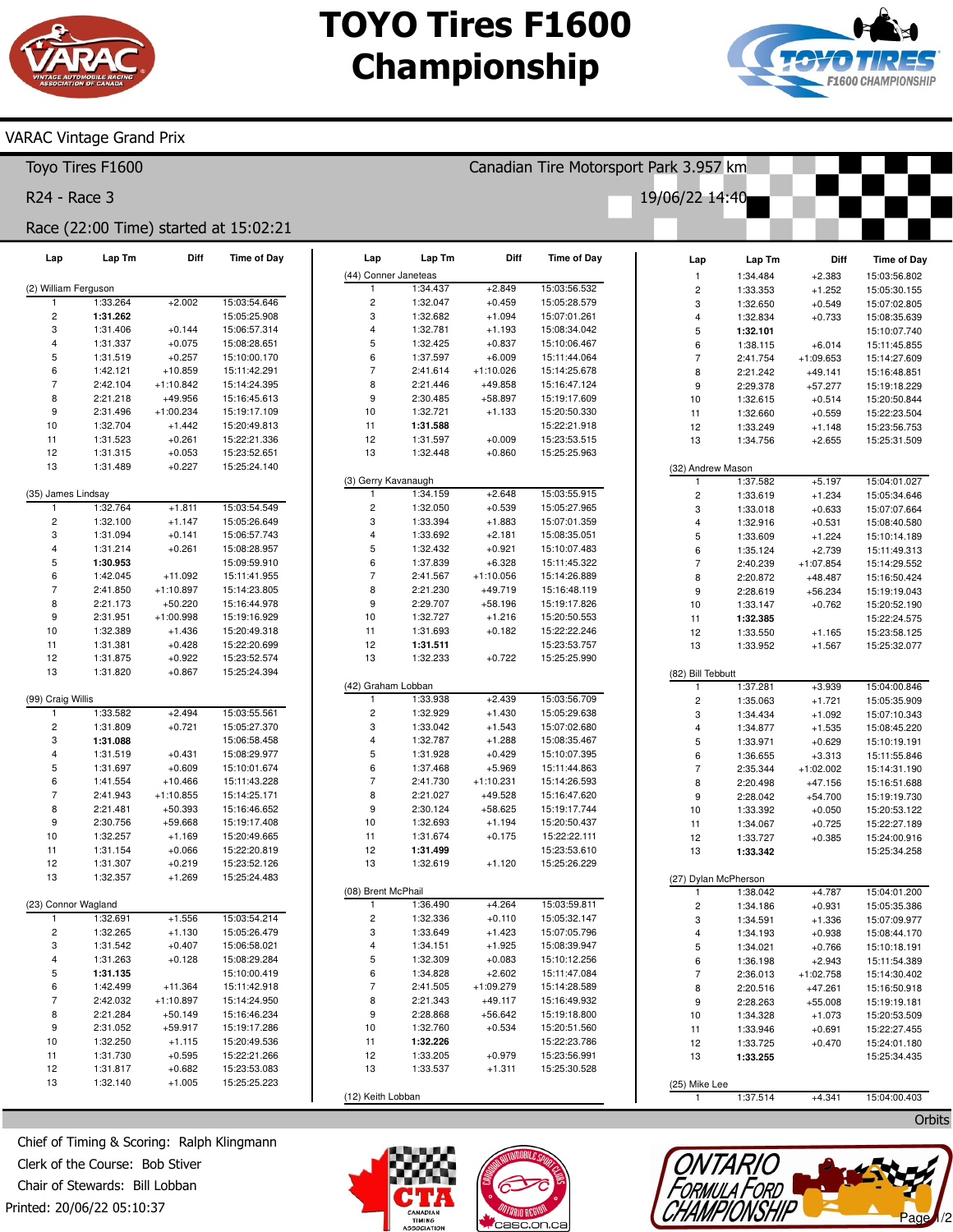

VARAC Vintage Grand Prix

## **TOYO Tires F1600 Championship**

Canadian Tire Motorsport Park 3.957 km

19/06/22 14:40



#### 2 3 4 5 6 **Lap Tm** 1:34.806 1:34.693 1:35.693 1:34.186 1:36.773 **Diff** +1.633 +1.520 +2.520 +1.013 +3.600 **Time of Day** 15:05:35.209 15:07:09.902 15:08:45.595 15:10:19.781 15:11:56.554 Toyo Tires F1600 R24 - Race 3 Race (22:00 Time) started at 15:02:21

| 8                    | 2:20.708 | $+47.535$ | 15:16:52.341 |
|----------------------|----------|-----------|--------------|
| 9                    | 2:27.657 | $+54.484$ | 15:19:19.998 |
| 10                   | 1:34.069 | $+0.896$  | 15:20:54.067 |
| 11                   | 1:33.768 | $+0.595$  | 15:22:27.835 |
| 12                   | 1:33.761 | $+0.588$  | 15:24:01.596 |
| 13                   | 1:33.173 |           | 15:25:34.769 |
|                      |          |           |              |
| (45) Cole Janeteas   |          |           |              |
| 1                    | 1:35.380 | $+3.114$  | 15:03:57.935 |
| $\overline{c}$       | 1:32.928 | $+0.662$  | 15:05:30.863 |
| 3                    | 1:32.601 | $+0.335$  | 15:07:03.464 |
| $\overline{4}$       | 1:32.780 | $+0.514$  | 15:08:36.244 |
| 5                    | 1:32.376 | $+0.110$  | 15:10:08.620 |
| 6                    | 1:37.823 | $+5.557$  | 15:11:46.443 |
| 7                    | 2:41.587 | +1:09.321 | 15:14:28.030 |
| 8                    | 2:21.453 | $+49.187$ | 15:16:49.483 |
| 9                    | 2:29.126 | $+56.860$ | 15:19:18.609 |
| 10                   | 1:32.800 | $+0.534$  | 15:20:51.409 |
| 11                   | 1:38.266 | $+6.000$  | 15:22:29.675 |
| 12                   | 1:32.266 |           | 15:24:01.941 |
| 13                   | 1:33.102 | $+0.836$  | 15:25:35.043 |
|                      |          |           |              |
| (56) Kari Salo<br>1  | 1:41.292 | $+4.834$  | 15:04:05.437 |
| $\overline{2}$       | 1:37.770 | $+1.312$  | 15:05:43.207 |
| 3                    | 1:40.042 | $+3.584$  | 15:07:23.249 |
| $\overline{4}$       | 1:39.496 | $+3.038$  | 15:09:02.745 |
| 5                    | 1:40.462 | $+4.004$  | 15:10:43.207 |
| 6                    | 1:41.688 | $+5.230$  | 15:12:24.895 |
| 7                    | 2:07.575 | $+31.117$ | 15:14:32.470 |
| 8                    | 2:20.799 | $+44.341$ | 15:16:53.269 |
| 9                    | 2:27.484 | $+51.026$ | 15:19:20.753 |
| 10                   | 1:36.458 |           | 15:20:57.211 |
| 11                   | 1:37.103 | $+0.645$  | 15:22:34.314 |
| 12                   | 1:37.877 | $+1.419$  | 15:24:12.191 |
| 13                   | 1:37.189 | $+0.731$  | 15:25:49.380 |
|                      |          |           |              |
| (77) Michael Stewart |          |           |              |
| 1                    | 1:40.339 | $+4.169$  | 15:04:04.207 |
| 2                    | 1:37.440 | $+1.270$  | 15:05:41.647 |
| 3                    | 1:57.471 | $+21.301$ | 15:07:39.118 |
| 4                    | 1:38.934 | $+2.764$  | 15:09:18.052 |
| 5                    | 1:39.526 | $+3.356$  | 15:10:57.578 |
| 6                    | 1:45.132 | $+8.962$  | 15:12:42.710 |
| $\overline{7}$       | 1:50.865 | $+14.695$ | 15:14:33.575 |
| 8                    | 2:20.871 | $+44.701$ | 15:16:54.446 |
| 9                    | 2:27.154 | $+50.984$ | 15:19:21.600 |
| 10                   | 1:36.170 |           | 15:20:57.770 |
| 11                   | 1:37.006 | $+0.836$  | 15:22:34.776 |
| 12                   | 1:37.853 | $+1.683$  | 15:24:12.629 |
| 13                   | 1:37.077 | $+0.907$  | 15:25:49.706 |
|                      |          |           |              |
| (20) Mike Franza     |          |           |              |
| 1<br>$\overline{c}$  | 1:42.937 | $+1.866$  | 15:04:07.405 |
|                      | 1:42.347 | $+1.276$  | 15:05:49.752 |

| Lap                     | Lap Tm          | Diff        | <b>Time of Day</b> | Lap                     | Lap Tm   | Diff      | <b>Time of Day</b> | Lap | Lap Tm | Diff | <b>Time of Day</b> |
|-------------------------|-----------------|-------------|--------------------|-------------------------|----------|-----------|--------------------|-----|--------|------|--------------------|
| $\overline{\mathbf{c}}$ | 1:34.806        | $+1.633$    | 15:05:35.209       | 3                       | 1:45.861 | $+4.790$  | 15:07:35.613       |     |        |      |                    |
| 3                       | 1:34.693        | $+1.520$    | 15:07:09.902       | 4                       | 1:41.517 | $+0.446$  | 15:09:17.130       |     |        |      |                    |
| 4                       | 1:35.693        | $+2.520$    | 15:08:45.595       | 5                       | 1:41.673 | $+0.602$  | 15:10:58.803       |     |        |      |                    |
| 5                       | 1:34.186        | $+1.013$    | 15:10:19.781       | 6                       | 1:44.577 | $+3.506$  | 15:12:43.380       |     |        |      |                    |
| 6                       | 1:36.773        | $+3.600$    | 15:11:56.554       | $\overline{7}$          | 1:50.702 | $+9.631$  | 15:14:34.082       |     |        |      |                    |
| $\overline{7}$          | 2:35.079        | $+1:01.906$ | 15:14:31.633       | 8                       | 2:21.001 | $+39.930$ | 15:16:55.083       |     |        |      |                    |
| 8                       | 2:20.708        | $+47.535$   | 15:16:52.341       | 9                       | 2:27.576 | $+46.505$ | 15:19:22.659       |     |        |      |                    |
| 9                       | 2:27.657        | $+54.484$   | 15:19:19.998       | 10                      | 1:42.217 | $+1.146$  | 15:21:04.876       |     |        |      |                    |
| 10                      | 1:34.069        | $+0.896$    | 15:20:54.067       | 11                      | 1:41.071 |           | 15:22:45.947       |     |        |      |                    |
| 11                      | 1:33.768        | $+0.595$    | 15:22:27.835       | 12                      | 1:41.489 | $+0.418$  | 15:24:27.436       |     |        |      |                    |
| 12                      | 1:33.761        | $+0.588$    | 15:24:01.596       | 13                      | 1:41.399 | $+0.328$  | 15:26:08.835       |     |        |      |                    |
| 13                      | 1:33.173        |             | 15:25:34.769       |                         |          |           |                    |     |        |      |                    |
|                         |                 |             |                    | (21) Jeff Bateman       |          |           |                    |     |        |      |                    |
|                         | Cole Janeteas   |             |                    | $\overline{1}$          | 1:43.376 | $+2.902$  | 15:04:08.018       |     |        |      |                    |
| $\overline{1}$          | 1:35.380        | $+3.114$    | 15:03:57.935       | $\mathbf 2$             | 1:42.180 | $+1.706$  | 15:05:50.198       |     |        |      |                    |
| $\overline{c}$          | 1:32.928        | $+0.662$    | 15:05:30.863       | 3                       | 1:44.996 | $+4.522$  | 15:07:35.194       |     |        |      |                    |
| 3                       | 1:32.601        | $+0.335$    | 15:07:03.464       | 4                       | 1:43.432 | $+2.958$  | 15:09:18.626       |     |        |      |                    |
| 4                       | 1:32.780        | $+0.514$    | 15:08:36.244       | 5                       | 1:42.975 | $+2.501$  | 15:11:01.601       |     |        |      |                    |
| 5                       | 1:32.376        | $+0.110$    | 15:10:08.620       | 6                       | 1:47.710 | $+7.236$  | 15:12:49.311       |     |        |      |                    |
| 6                       | 1:37.823        | $+5.557$    | 15:11:46.443       | $\overline{7}$          | 1:51.781 | $+11.307$ | 15:14:41.092       |     |        |      |                    |
| $\overline{7}$          | 2:41.587        | $+1:09.321$ | 15:14:28.030       | 8                       | 2:14.827 | $+34.353$ | 15:16:55.919       |     |        |      |                    |
| 8                       | 2:21.453        | $+49.187$   | 15:16:49.483       | 9                       | 2:28.740 | $+48.266$ | 15:19:24.659       |     |        |      |                    |
| 9                       | 2:29.126        | $+56.860$   | 15:19:18.609       | 10                      | 1:42.088 | $+1.614$  | 15:21:06.747       |     |        |      |                    |
| 10                      | 1:32.800        | $+0.534$    | 15:20:51.409       | 11                      | 1:41.496 | $+1.022$  | 15:22:48.243       |     |        |      |                    |
| 11                      | 1:38.266        | $+6.000$    | 15:22:29.675       | 12                      | 1:40.674 | $+0.200$  | 15:24:28.917       |     |        |      |                    |
| 12                      | 1:32.266        |             | 15:24:01.941       | 13                      | 1:40.474 |           | 15:26:09.391       |     |        |      |                    |
| 13                      | 1:33.102        | $+0.836$    | 15:25:35.043       |                         |          |           |                    |     |        |      |                    |
|                         |                 |             |                    | (41) Steve Bodrug       |          |           |                    |     |        |      |                    |
| Kari Salo               |                 |             |                    | 1                       | 1:36.244 | $+3.585$  | 15:03:59.326       |     |        |      |                    |
| $\mathbf{1}$            | 1:41.292        | $+4.834$    | 15:04:05.437       | $\mathbf 2$             | 1:32.659 |           | 15:05:31.985       |     |        |      |                    |
| $\overline{c}$          | 1:37.770        | $+1.312$    | 15:05:43.207       | 3                       | 1:33.977 | $+1.318$  | 15:07:05.962       |     |        |      |                    |
| 3                       | 1:40.042        | $+3.584$    | 15:07:23.249       | 4                       | 1:34.308 | $+1.649$  | 15:08:40.270       |     |        |      |                    |
| 4                       | 1:39.496        | $+3.038$    | 15:09:02.745       |                         |          |           |                    |     |        |      |                    |
| 5                       | 1:40.462        | $+4.004$    | 15:10:43.207       | (24) Mike Dodd          |          |           |                    |     |        |      |                    |
| 6                       | 1:41.688        | $+5.230$    | 15:12:24.895       | 1                       | 1:35.245 | $+1.749$  | 15:03:58.241       |     |        |      |                    |
| $\overline{7}$          | 2:07.575        | $+31.117$   | 15:14:32.470       | $\overline{\mathbf{c}}$ | 1:33.496 |           | 15:05:31.737       |     |        |      |                    |
| 8                       | 2:20.799        | $+44.341$   | 15:16:53.269       | 3                       | 1:33.691 | $+0.195$  | 15:07:05.428       |     |        |      |                    |
| 9                       | 2:27.484        | $+51.026$   | 15:19:20.753       | p4                      | 2:12.741 | $+39.245$ | 15:09:18.169       |     |        |      |                    |
| 10                      | 1:36.458        |             | 15:20:57.211       |                         |          |           |                    |     |        |      |                    |
| 11                      | 1:37.103        | $+0.645$    | 15:22:34.314       | (54) Byron Leis         |          |           |                    |     |        |      |                    |
| 12                      | 1:37.877        | $+1.419$    | 15:24:12.191       | 1                       | 1:53.648 |           | 15:04:18.291       |     |        |      |                    |
| 13                      | 1:37.189        | $+0.731$    | 15:25:49.380       | p <sub>2</sub>          | 1:59.599 | $+5.951$  | 15:06:17.890       |     |        |      |                    |
|                         |                 |             |                    |                         |          |           |                    |     |        |      |                    |
|                         | Michael Stewart |             |                    |                         |          |           |                    |     |        |      |                    |
| $\overline{1}$          | 1:40.339        | $+4.169$    | 15:04:04.207       |                         |          |           |                    |     |        |      |                    |
| 2                       | 1:37.440        | $+1.270$    | 15:05:41.647       |                         |          |           |                    |     |        |      |                    |
| 3                       | 1:57.471        | $+21.301$   | 15:07:39.118       |                         |          |           |                    |     |        |      |                    |
| 4                       | 1:38.934        | $+2.764$    | 15:09:18.052       |                         |          |           |                    |     |        |      |                    |
| 5                       | 1:39.526        | $+3.356$    | 15:10:57.578       |                         |          |           |                    |     |        |      |                    |
| 6                       | 1:45.132        | $+8.962$    | 15:12:42.710       |                         |          |           |                    |     |        |      |                    |
| $\overline{7}$          | 1:50.865        | $+14.695$   | 15:14:33.575       |                         |          |           |                    |     |        |      |                    |
| 8                       | 2:20.871        | $+44.701$   | 15:16:54.446       |                         |          |           |                    |     |        |      |                    |

Printed: 20/06/22 05:10:37 Chief of Timing & Scoring: Ralph Klingmann Clerk of the Course: Bob Stiver Chair of Stewards: Bill Lobban





**Orbits**